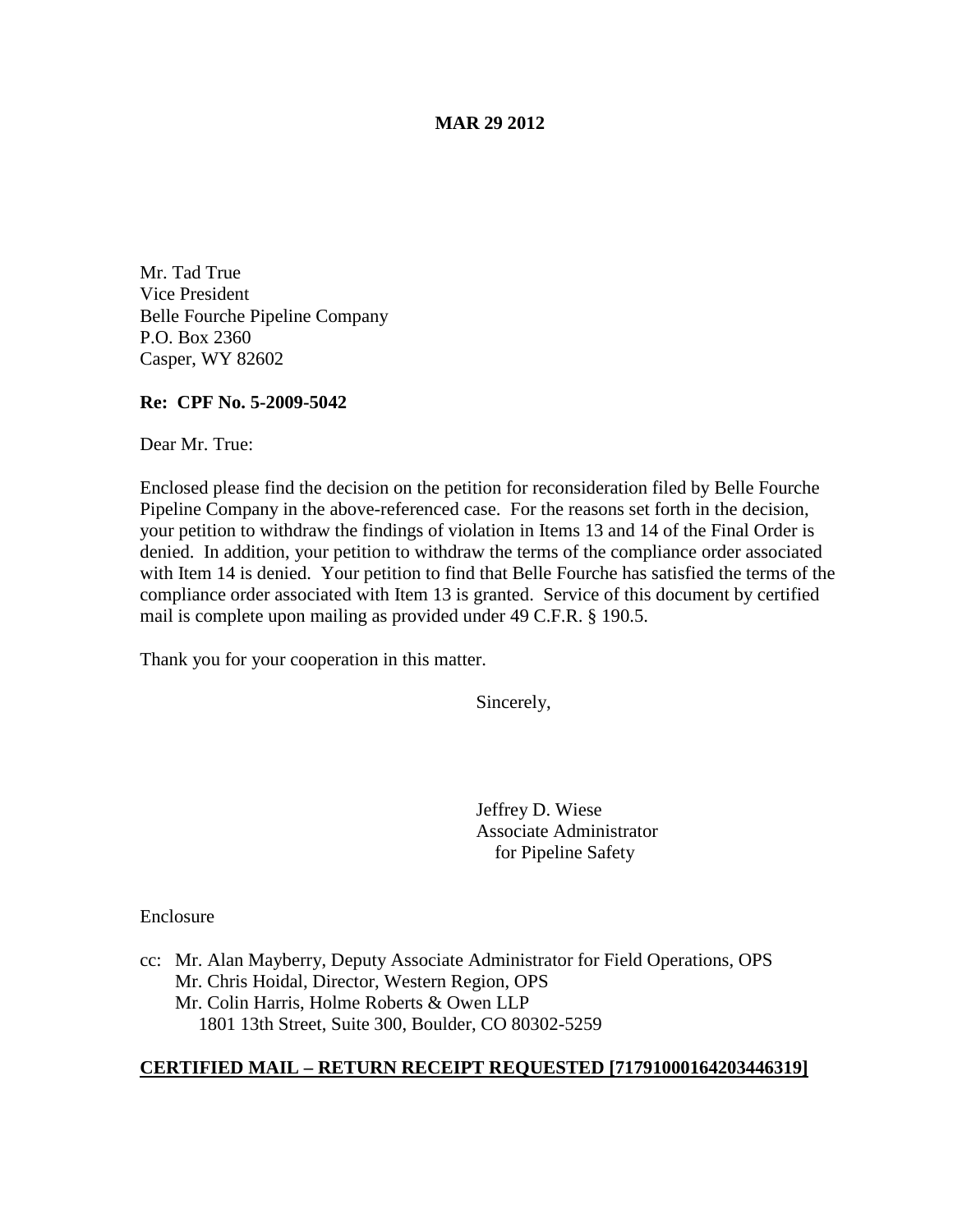## **U.S. DEPARTMENT OF TRANSPORTATION PIPELINE AND HAZARDOUS MATERIALS SAFETY ADMINISTRATION OFFICE OF PIPELINE SAFETY WASHINGTON, D.C. 20590**

**)**

**)**

**)**

**In the Matter of )**

**Belle Fourche Pipeline Company, ) CPF No. 5-2009-5042**

**\_\_\_\_\_\_\_\_\_\_\_\_\_\_\_\_\_\_\_\_\_\_\_\_\_\_\_\_\_\_\_\_\_\_\_\_**

**\_\_\_\_\_\_\_\_\_\_\_\_\_\_\_\_\_\_\_\_\_\_\_\_\_\_\_\_\_\_\_\_\_\_\_\_)**

**Petitioner. )**

# **DECISION ON PETITION FOR RECONSIDERATION**

On November 21, 2011, pursuant to 49 U.S.C. §§ 60118 and 60122, the Pipeline and Hazardous Materials Safety Administration (PHMSA) issued a Final Order in this proceeding finding that Belle Fourche Pipeline Company (BFPL or Petitioner) committed nine violations of the pipeline safety regulations in 49 C.F.R. Part 195. The Final Order assessed a civil penalty of \$131,900 for four of the violations and ordered BFPL to take certain corrective measures (Compliance Order). BFPL operates approximately 600 miles of pipeline in Montana, North Dakota, and Wyoming transporting crude oil and refined petroleum products.<sup>[1](#page-1-0)</sup>

BFPL submitted a Petition for Reconsideration of the Final Order dated December 9, 2011 (Petition). In its Petition, BFPL requested reconsideration of Items 13 and 14 in the Final Order, which had found that BFPL violated 49 C.F.R. §§ 195.577(a) and 195.579(a), respectively. Petitioner also requested a stay of the terms of the Compliance Order associated with those items pending the issuance of a decision on its Petition. PHMSA granted the stay on January 13, [2](#page-1-1)012.<sup>2</sup>

Pursuant to 49 C.F.R. § 190.215, a respondent may petition for reconsideration of a final order that has been issued pursuant to § 190.213. Section 190.215 provides that PHMSA does not consider repetitious information or arguments, but may consider additional facts or arguments if the Petitioner submits a valid reason explaining why such information was not presented prior to issuance of the final order. PHMSA may grant or deny, in whole or in part, a petition for reconsideration without further proceedings, but may request additional information or comment as deemed appropriate.

<span id="page-1-0"></span> $\frac{1}{1}$ <sup>1</sup> This information is reported by BFPL as required by 49 C.F.R.  $\S$  195.49. On its website, the company states that it operates 1,500 miles of pipeline. http://www.truecos.com/BFPL (last accessed Mar. 8, 2012).

<span id="page-1-1"></span> $2$  The Final Order did not assess civil penalties for Items 13 and 14. On December 19, 2011, BFPL submitted payment in full of the civil penalties assessed in the Final Order for Items 8, 9, 10, 11.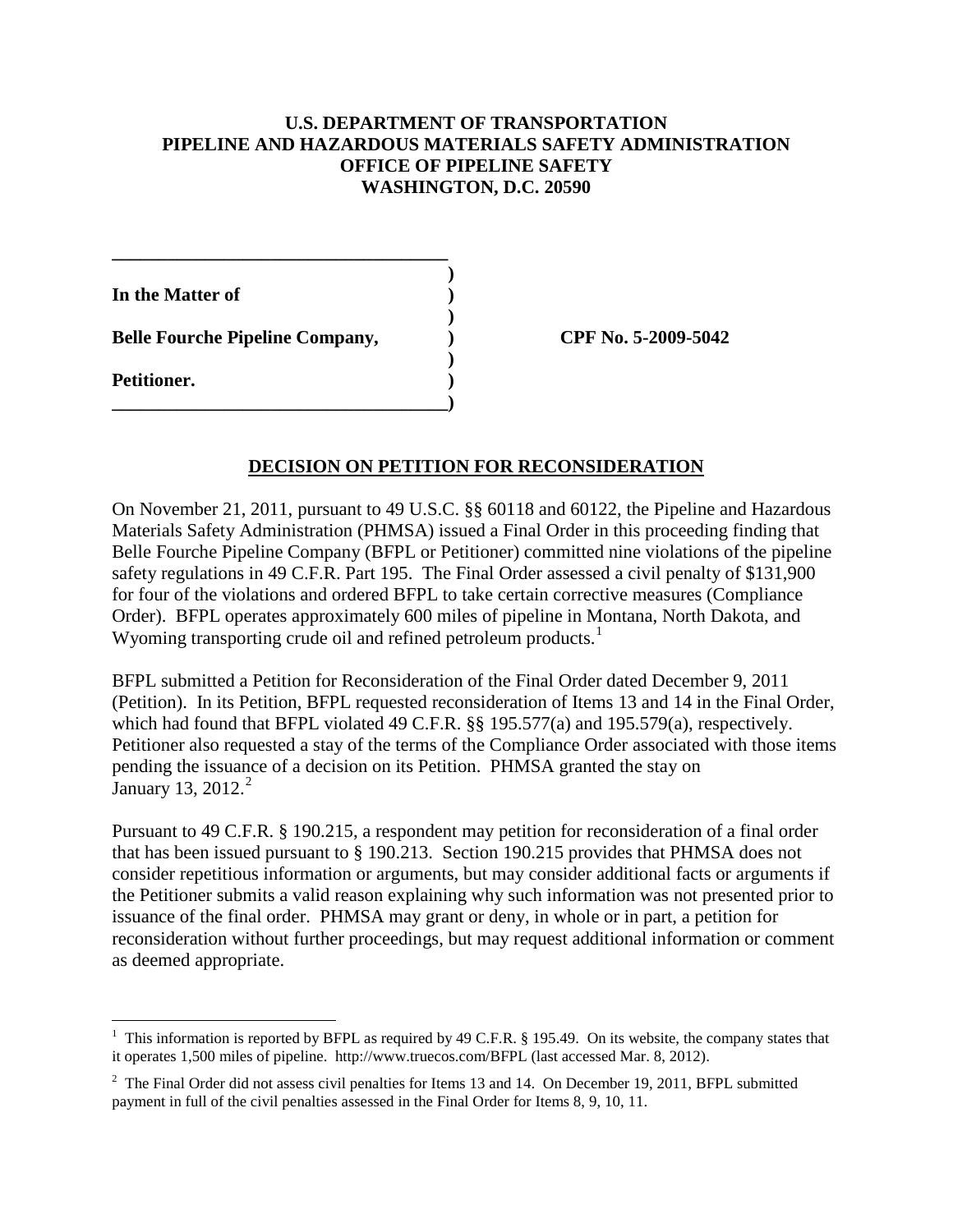**Item 13:** The Final Order determined that BFPL violated 49 C.F.R. § 195.577(a), which states:

# **§ 195.577 What must I do to alleviate interference currents?**

(a) For pipelines exposed to stray currents, you must have a program to identify, test for, and minimize the detrimental effects of such currents.

The Final Order determined that BFPL failed to have and implement a program to identify, test for, and minimize the detrimental effects of stray currents on the company's pipeline. As stated in the Order, the operator's cathodic protection survey records from January 2006 to December 2008 showed there were areas on its pipeline with high "off" levels, indicative of interference currents that could have an adverse effect on the pipeline. BFPL could not produce a documented interference study or any other evidence to demonstrate the company took action in accordance with § 195.577(a) to test the interference currents that were detected during the surveys to determine whether any effects were adverse to the pipeline and to mitigate detrimental effects.

In its Petition, BFPL acknowledged that § 195.577(a) requires companies to identify, test for, and minimize the detrimental effects of electrical current flowing from an external source to the affected pipeline.<sup>[3](#page-2-0)</sup> Petitioner disagreed, however, that BFPL violated this requirement. The company argued that there was insufficient evidence of a violation presented by OPS, and that the evidence of compliance presented by BFPL was not properly considered.

First, BFPL argued that the finding of violation was in error because the evidence presented by OPS did not support the finding. Specifically, Petitioner stated that the cathodic protection survey records from 2006 to 2008 were not sufficient evidence to prove a violation.<sup>[4](#page-2-1)</sup>

As noted in the Final Order, BFPL's survey records from 2006-2008 indicated that its pipeline was exposed to interference currents. Under § 195.577(a), the company was required to identify, test for, and minimize the detrimental effects of those stray currents. Despite the indications of interference currents, BFPL did not produce any evidence to demonstrate that it had taken action during the time period in question to conduct tests to determine whether the interference currents were adversely affecting the pipeline.<sup>[5](#page-2-2)</sup> These facts constituted sufficient evidence for PHMSA to find that BFPL violated § 195.577(a).

Second, Petitioner argued that the company's survey records from 2006-2008 demonstrated that the company did, in fact, have a program to identify and test for interference currents. Petitioner stated "[t]he whole purpose of the surveys" was to identify and test for interference currents, citing testimony it offered at the hearing.<sup>[6](#page-2-3)</sup> Petitioner claimed that this evidence was not addressed in the Order.

<span id="page-2-0"></span><sup>&</sup>lt;sup>2</sup><br>3  $3$  Petition at 2.

<span id="page-2-1"></span><sup>4</sup> Petition at 2.

<span id="page-2-2"></span><sup>&</sup>lt;sup>5</sup> BFPL conducted a close interval survey in July 2009, but as stated in the Final Order, the survey was performed after the OPS inspection, and therefore did not demonstrate compliance for the time period in question.

<span id="page-2-3"></span><sup>6</sup> Petition at 3.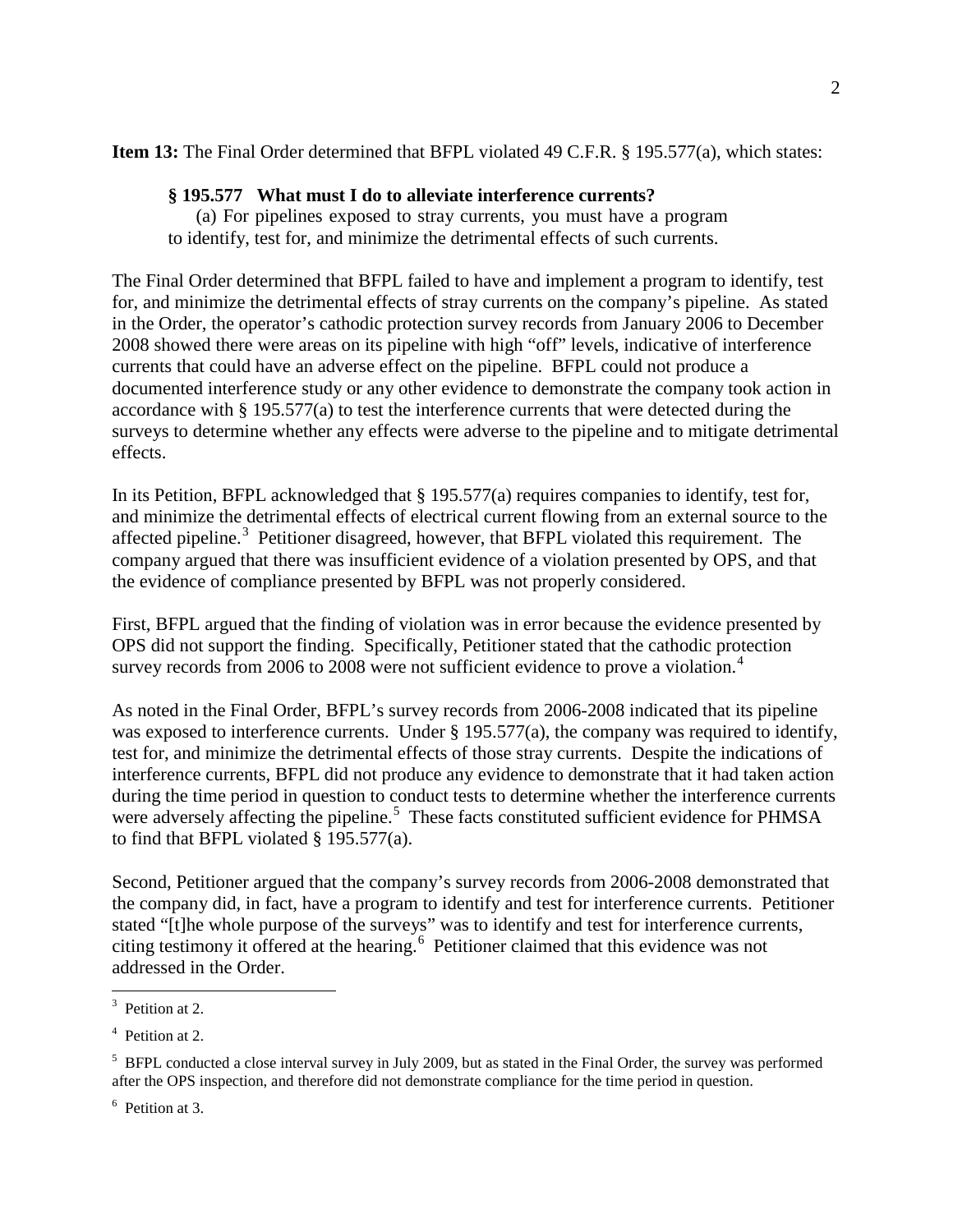The Final Order specifically addressed this position taken by the operator and the evidence it offered in support. For example, the Final Order noted that "BFPL claimed the reports used by PHMSA in support of the allegation demonstrated this program was in place and implemented."<sup>[7](#page-3-0)</sup> While the survey report records showed Petitioner could apparently detect interference currents on its pipeline, the Order concluded that the records themselves did not demonstrate compliance with § 195.577(a) because, among other things, BFPL never actually tested the interference currents during the time period in question to determine if they were detrimental.<sup>[8](#page-3-1)</sup>

BFPL argued in its Petition that it was not necessary for the company to test the interference currents because testimony in the record "unarguably shows" that the interference currents were not detrimental to the pipeline.<sup>[9](#page-3-2)</sup> Petitioner cited a statement by its witness that the pipelines in the area are all tied together with either piping, electrical grounding, or bonds. Petitioner argued there was no need to conduct additional tests or mitigation "because any issues had already been mitigated."<sup>[10](#page-3-3)</sup> Petitioner claimed this evidence was not acknowledged or refuted in the Order.

The Final Order specifically discussed BFPL's claim that it knew the source of the current and that it was not detrimental.<sup>11</sup> The Order quoted the company's own Brief, which recited the testimony of its witness that the pipelines in the area "are tied together with either piping, electrical grounding between the different pipeline companies in the area, or by bonds."<sup>12</sup> The Final Order determined, however, that the company's assumption that interference currents were not detrimental was not an excuse for failing to conduct the testing required under the regulation. BFPL provided no evidence that it performed an analysis during the time period in question to confirm that interference currents were not detrimental to the pipeline.

Lastly, Petitioner argued that it was improper for the Final Order to include a statement that BFPL failed to follow written procedures for determining if the stray currents had detrimental effects. Petitioner claimed the issue of "written procedures" was never raised at the hearing.<sup>[13](#page-3-6)</sup>

The Notice of Probable Violation provided sufficient notice to BFPL that the company had allegedly violated the requirement in § 195.577(a) to identify, test for, and minimize the detrimental effects of interference currents.<sup>[14](#page-3-7)</sup> Whether or not BFPL had adequate written procedures in place for these activities, the company violated § 195.577(a) by failing to test the interference currents to determine if they were detrimental to the pipeline facility.

<span id="page-3-0"></span><sup>-&</sup>lt;br>7 <sup>7</sup> Final Order at 16.

<span id="page-3-1"></span> $8$  Although Petitioner is correct that the testimony it offered on this point was not quoted in the Order, the testimony only repeated the claim advanced by the company, namely that "[t]he survey reports used by [PHMSA] inspectors . . . is conclusive evidence that Belle Fourche implements this program." BFPL's Hearing Exhibit 10 at ¶3.

<span id="page-3-2"></span><sup>&</sup>lt;sup>9</sup> Petition at 3.

<span id="page-3-3"></span> $10$  Petition at 3.

<span id="page-3-4"></span><sup>&</sup>lt;sup>11</sup> Final Order at 15.

<span id="page-3-5"></span><sup>&</sup>lt;sup>12</sup> Final Order at 15, (quoting BFPL's Post-hearing Brief at 22 (Oct. 11, 2010), which cited Hearing Ex. 10 at  $\P$ 4).

<span id="page-3-6"></span><sup>&</sup>lt;sup>13</sup> Petition at 4. *See* also Final Order at 16. Petitioner submitted copies of its written procedures.

<span id="page-3-7"></span><sup>&</sup>lt;sup>14</sup> Petitioner' program under § 195.577 must be in writing in accordance with § 195.402(c)(3).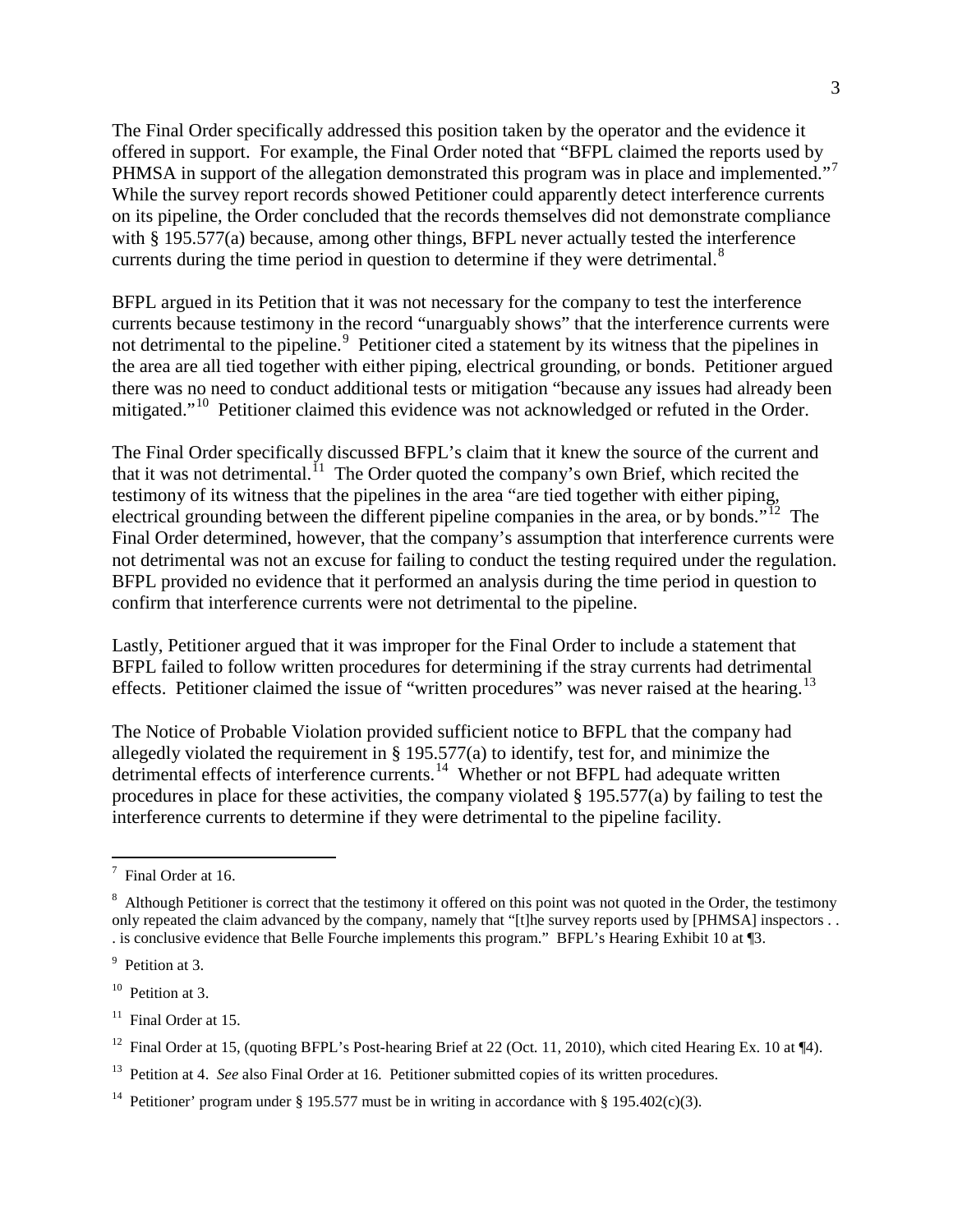For the above reasons, I confirm that BFPL committed a violation of § 195.577(a). BFPL's petition to withdraw the finding of violation for Item 13 is *denied*.

In its Petition, BFPL argued that the close interval survey (CIS) it performed in July 2009 should be found to have satisfied the terms of the Compliance Order associated with Item 13.<sup>15</sup> In its post-hearing submission, OPS "agree[d] that the performance of that CIS renders the proposed compliance order unnecessary."<sup>[16](#page-4-1)</sup> For these reasons, I find there is no need for BFPL to take further action to remediate this compliance item. BFPL's request that PHMSA find it has satisfied the compliance terms associated with Item 13 is *granted*.

**Item 14:** The Final Order determined that BFPL violated 49 C.F.R. § 195.579(a), which states:

## **§ 195.579 What must I do to mitigate internal corrosion?**

(a) *General.* If you transport any hazardous liquid or carbon dioxide that would corrode the pipeline, you must investigate the corrosive effect of the hazardous liquid or carbon dioxide on the pipeline and take adequate steps to mitigate internal corrosion.

The Final Order found that BFPL had failed to investigate the corrosive effect of the hazardous liquid it transported and to take adequate steps to mitigate internal corrosion. As stated in the Order, BFPL's pipeline system experienced at least three pipeline leaks between 2006 and 2008 that were caused by internal corrosion, but the company never investigated the corrosive effect of the product or mitigated the internal corrosion.

In its Petition, BFPL did not disagree that the company never investigated the corrosive effect of the product or mitigated internal corrosion. Petitioner argued, however, the regulation did not require the company to conduct an investigation in the first place. Petitioner stated that the regulation "does not impose an absolute obligation" on all operators to conduct an internal corrosion study, but only in cases where "such liquid 'would' corrode the pipeline" is an investigation required.<sup>17</sup> Petitioner claimed the Final Order was erroneous in applying the regulation in a way that requires the company to conduct an internal corrosion study irrespective of the nature of the liquids transported. Petitioner also argued the Final Order impermissibly used guidance to broaden the regulatory requirement beyond the text of the regulation.

After reviewing the Final Order, I find PHMSA applied § 195.579(a) in a manner that is consistent with the text of the regulation. Section 195.579(a) establishes a duty for operators to investigate and mitigate internal corrosion whenever the product would corrode the pipeline. Petitioner's pipeline system experienced a series of accidents caused by internal corrosion— evidence the product transported "would corrode the pipeline."<sup>[18](#page-4-3)</sup> Despite the information that product *was actually causing internal corrosion*, BFPL failed to investigate and mitigate the

<span id="page-4-0"></span> $15$  Petition at 6-7.

<span id="page-4-1"></span><sup>16</sup> OPS Post-Hearing Submittal at 10 (Nov. 12, 2010).

<span id="page-4-2"></span> $17$  Petition at 5.

<span id="page-4-3"></span> $18$  § 195.579(a).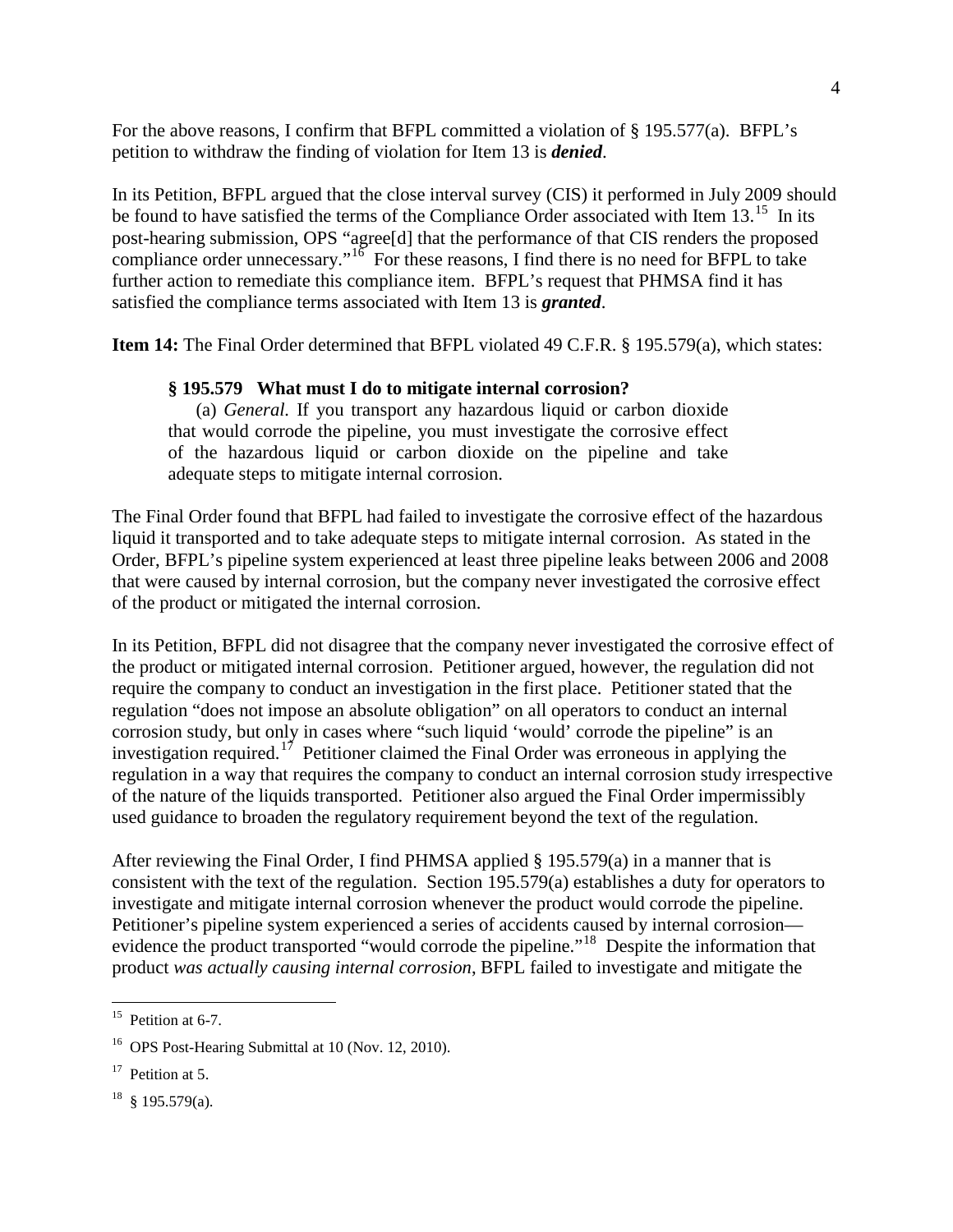internal corrosion. BFPL's failure to investigate and take steps to mitigate the internal corrosion support the agency's conclusion that the company violated the requirements in § 195.579(a).

The agency's conclusion was based on application of the regulation to the facts of the case.<sup>19</sup> Reference to an Advisory Bulletin in the Final Order was merely ancillary. For example, the Order cited to an Advisory Bulletin issued by the agency in 2008 to explain why BFPL's purported interpretation of the regulation was erroneous. BFPL had claimed the regulation requires prior "knowledge or reasonable belief" that product would corrode the pipeline before triggering the investigation requirements in § 195.579(a). Based on that interpretation, the company had argued it was never obligated to conduct an investigation. [20](#page-5-1) 

To explain why that interpretation is incorrect, the Final Order cited to the advisory, which was issued to remind operators of their responsibilities to identify circumstances under which the potential for internal corrosion must be investigated. In particular, the advisory noted that § 195.579(a) requires operators "to determine if the hazardous liquids they are transporting could corrode the pipeline and, if so, take adequate steps to mitigate that corrosion potential."<sup>21</sup> The document cautioned operators that even though "the base commodity may not be corrosive, all hazardous liquids regulated under part 195 could be corrosive during some phase of the production and/or manufacturing process when contaminants could be introduced." The advisory was consistent with statements made by the agency in the preamble to the original rulemaking.<sup>[22](#page-5-3)</sup> Contrary to the interpretation advanced by BFPL, neither the regulation, its preamble, nor the advisory conveyed that operators must first have knowledge or reasonable belief that a product would corrode the pipeline before triggering § 195.579(a).

Petitioner cited two court decisions that it claimed supported the position that an agency may not rely on interpretive guidance to expand a regulation without going through notice and comment.<sup>[23](#page-5-4)</sup> Since the finding of violation was not based on the advisory or interpretive guidance, the two decisions cited by Petitioner are inapplicable.<sup>[24](#page-5-5)</sup>

<span id="page-5-0"></span><sup>&</sup>lt;sup>19</sup> *See* Final Order at 18 (finding that "[g]iven the pipeline failures caused by internal corrosion, BFPL was required under§ 195.579(a) to investigate the corrosive effects of the hazardous liquid transported in its pipeline system.").

<span id="page-5-1"></span><sup>&</sup>lt;sup>20</sup> Brief at 24 (stating "there must be some type of prior knowledge or reasonable belief, based on the circumstances, that the hazardous liquid would corrode the pipeline."); *see also* Final Order at 17.

<span id="page-5-2"></span><sup>&</sup>lt;sup>21</sup> Proper Identification of Internal Corrosion Risk, 73 Fed. Reg. 71,089 (Nov. 24, 2008).

<span id="page-5-3"></span><sup>&</sup>lt;sup>22</sup> Controlling Corrosion on Hazardous Liquid and Carbon Dioxide Pipelines, 66 Fed. Reg. 66,994, 67,000 (Dec. 27, 2001) (stating the rule "requires operators to investigate the effects of transporting hazardous liquid or carbon dioxide which could corrode the pipeline, and take adequate steps to mitigate corrosion.").

<span id="page-5-4"></span><sup>23</sup> Petition at 5, citing *Natural Resources Defense Council v. EPA*, 643 F.3d 311, 321 (D.C. Cir. 2011); and *National Mining Ass'n v. Jackson*, 768 F.Supp.2d 34, 49 (D.D.C. 2011).

<span id="page-5-5"></span><sup>&</sup>lt;sup>24</sup> Agencies may issue regulatory interpretations in accordance with 5 U.S.C. § 553(b)(A). An "administrative interpretation . . . becomes of controlling weight unless it is plainly erroneous or inconsistent with the regulation." *Bowles v. Seminole Rock & Sand Co.*, 325 U.S. 410 (1945).